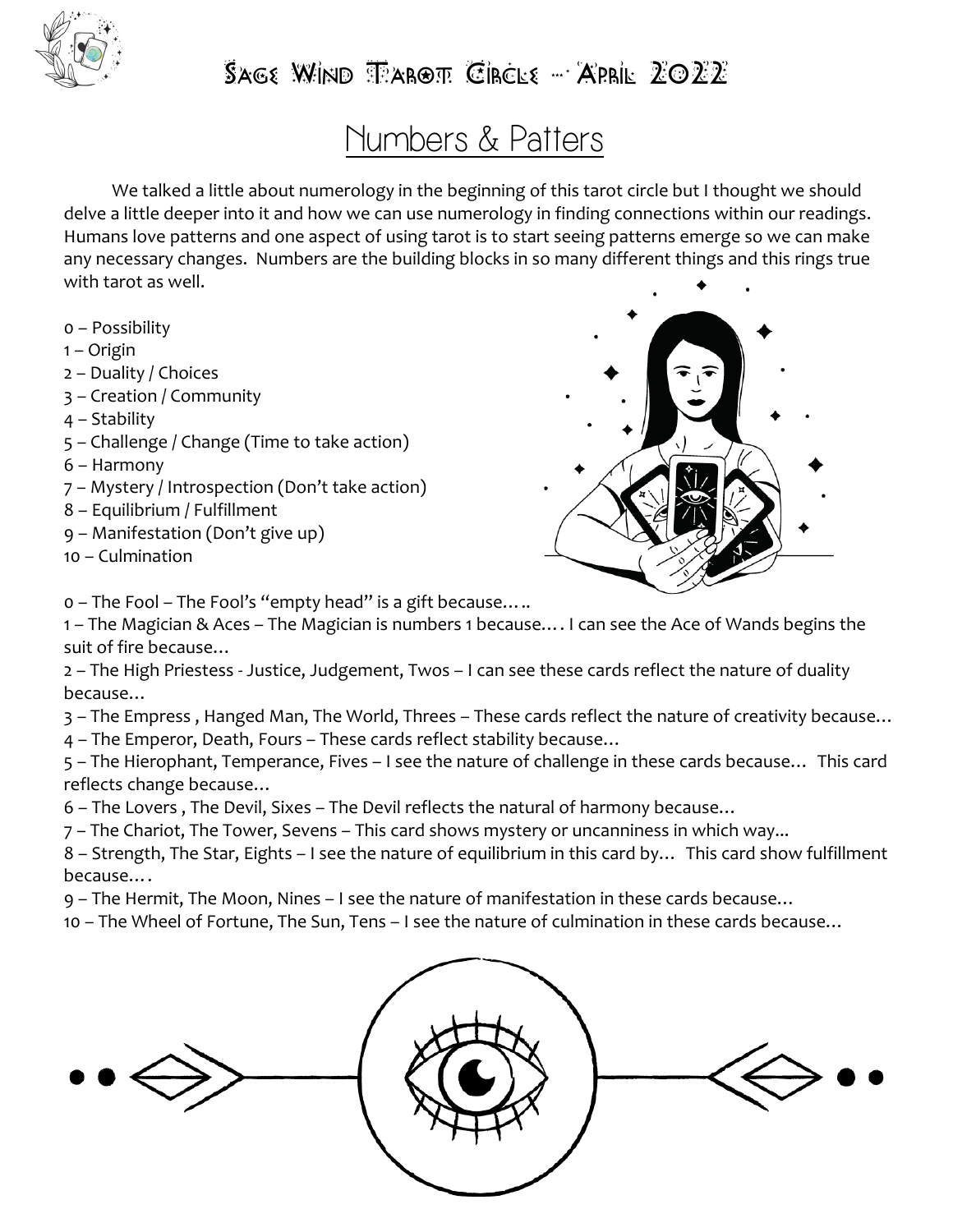

#### Numerical Patterns:

When you are interpreting your cards in a spread, look for repeating numbers and this will help you in learning more about the issue or situation. Ex- if you see a lot of aces, it shows there are lots of new ideas or opportunities. Lots of tens suggest and ending or things are starting to wind down.

- 1's Beginnings and fresh ideas
- 2's Multiple choices to be made before you proceed
- 3's Creativity and cooperation are required
- 4's Stability supports you
- 5's Multitudes of challenges / conflicts
- 6's Gifts and generous feelings
- 7's Luck and synchronicity
- 8's Ease, flow, and results
- 9's Getting what you asked for
- 10's The situation reaches its conclusion

#### Linear Progressions:

Looking at the linear progression of numbers you can see timelines forming (ace – ten). If you look at the card numbers and their suit's meanings we can pull out hints.

Pentacles – Money, objects, people Cups – Emotions, dreams love Wands – Passion, energy, career Swords – Thoughts, stories, ideas

Ex) Ace of Pentacles – 1 (beginning) + Pentacles (money) = the beginning of money Five of Cups – 5 (challenge) + Cups (love) = challenges in love Ten of Swords – 10 (end) + Swords (thoughts) = the end pf mental agony

Let's try:

Ace of Wands: Five of Swords: Ten of Cups:

References:

The Magic of Tarot – Sasha Graham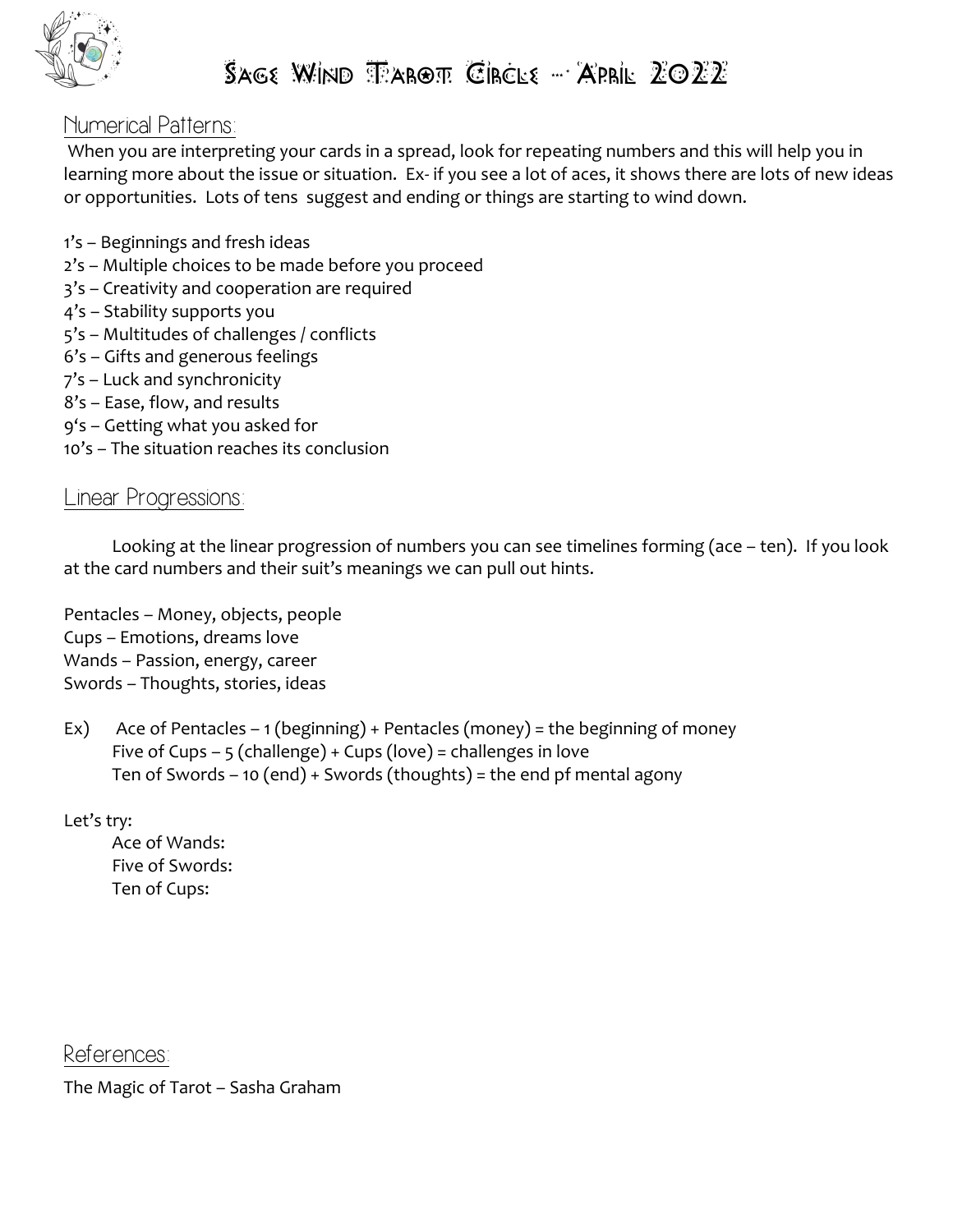

SAGE WIND TAROT CIRCLE - APRIL 2022

# **GUIDANCE FOR CHANGE**

- 1. Action to take during the transition.
- 2. Where to find support.
- 3. Advice from Higher Guidance.
- 4. What you will need to let go of.
- 5. What you will gain.



www.mywanderingfool.com